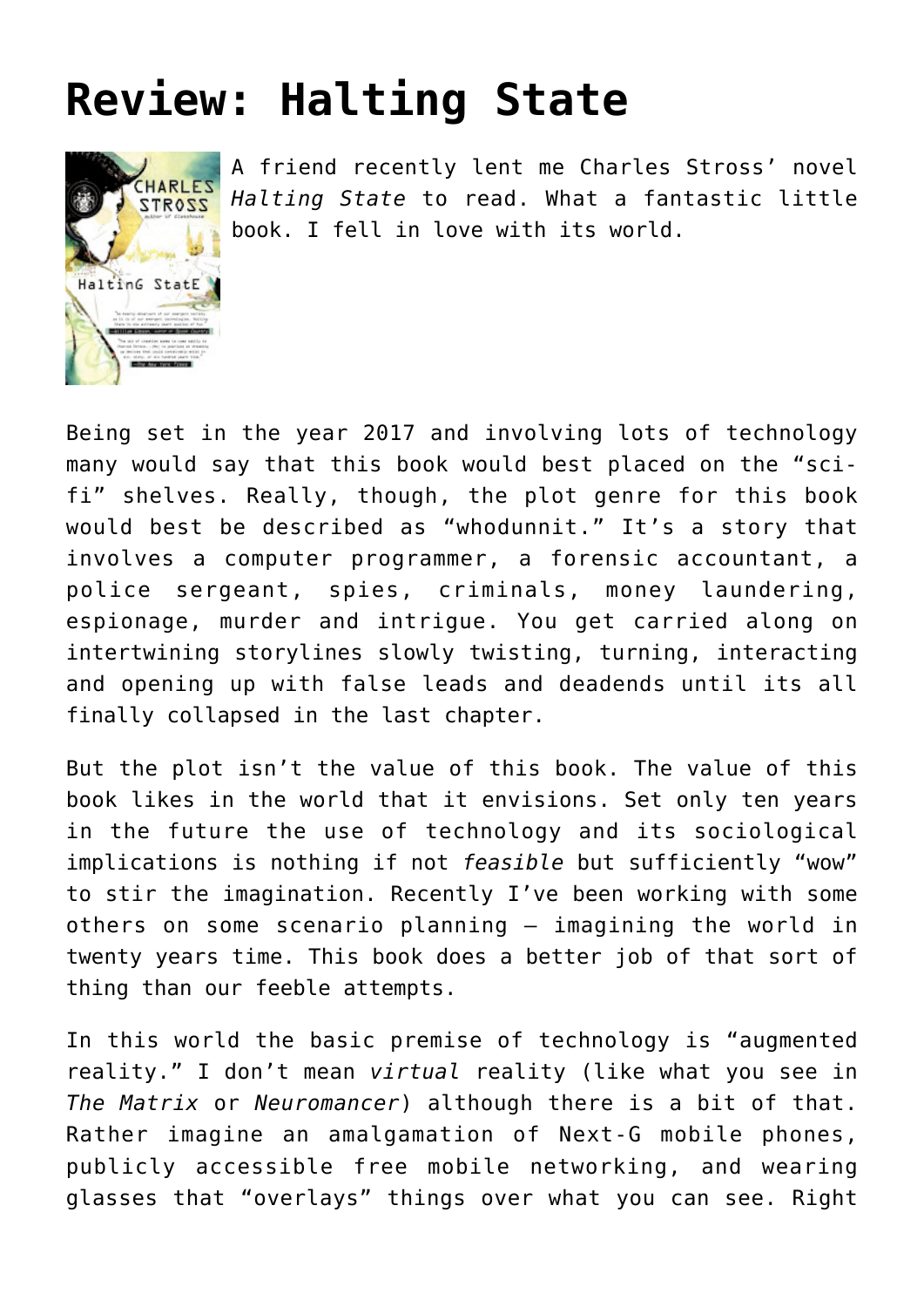now, in 2008, I can go to my mobile phone and it will give me a map of my current location and directions to where I want to go. In 2017 Stross imagines my phone telling my glasses to augment my reality so that arrows and markers appear "magically" on the actual landscape in front of me to assist me with my navigation. Information stores are placed, almost literally, into the real world in front of you. Googling interacts with real life. Imagine a world where when you meet someone again after an initial introduction that next to their face appears, "magically," their name and perhaps something akin to their facebook profile. Imagine a world where virtual hairstyles and clothes etc. are overlaid on top of real people and online games take place as sidebars to life.

In the book, one of these augmented reality overlays is called "CopSpace" and is an information overlaid on reality for police purposes only. I'll give you a sneak preview:

*"CopSpace sheds some light on matters, of course. Blink and it descends in its full glory. Here's the spiralling red diamond of a couple of ASBO cases on the footpath (orange jackets, blue probation service tags saying they're collecting litter). There's the green tree of signs sprouting over the doorway of number thirty-nine, each tag naming the legal tenants of a different flat. Get your dispatcher to drop you a ticket, and the signs open up to give you their full police and social services case files, where applicable. There's a snowy blizzard of number plates sliding up and down Bruntsfield Place behind you, and the odd flashing green alert tag in the side roads. This is the twenty-first century, and all the terabytes of CopSpace have exploded out of the dusty manila files and into the real world, sprayed across it in a Technicolor mass of officious labelling and crime notices. If labelling the iniquities of the real world for all to see was enough to put an end to them, you could open CopSpace up as a public overlay and crime would vanish like a hang-over. (If only half the tags weren't out-of-date,*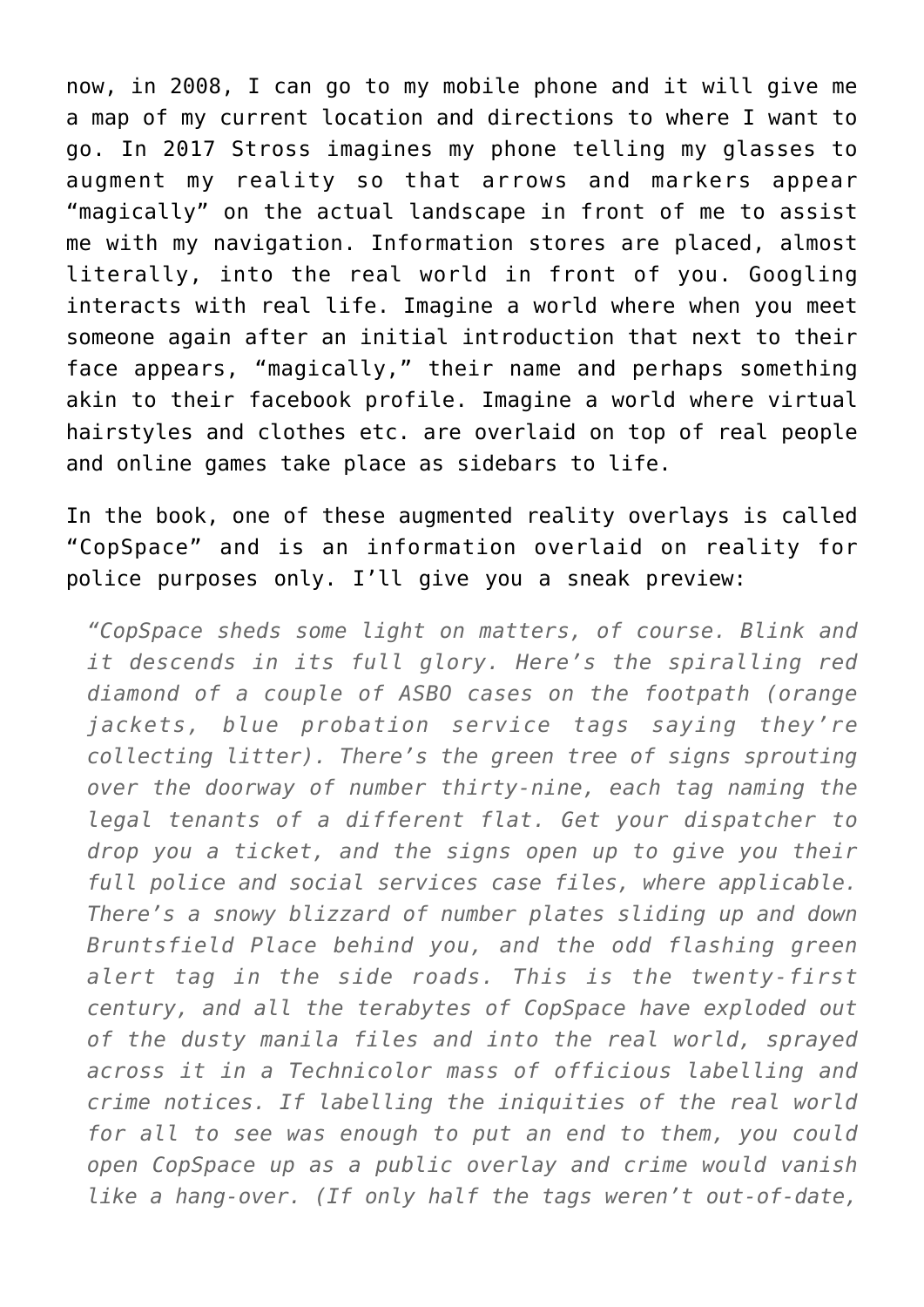*and the other half was free of errors…)" (p82)*

Stross' writing style is a bit quirky at times. The use of the second-person narrative throughout gets a bit of getting used to but it seems to be used as an ode to computer game plotline scripts and works well, even when you find yourself having to constantly place yourself in a different character's shoes. A good example of the second-person style is this – just note that the "he" in this snippet will be the "you" in a few pages time:

*"There's doubt in his voice, and suddenly you can see what's going through his mind: lying awake at night, next to your sleeping form, thinking morbid thoughts about the future, self-doubt gnawing at him – it's the mirror image of your own uncertainty, only he's externalizing it, projecting it on the big picture rather than worrying about his own prospects. So you swallow your cutting response and instead nod at him, encouraging. Maybe you can salvage something more than memories if you help him get this out of his system first." (p272)*

## And then there's the occasional gem of geek-worthy word play that I simply admire:

*"'Come on, let's get you patched up,' she says, taking a step backwards, and breaking whatever information transfer it was that was going on via some kind of sub-verbal mammalian protocol layer." (p190)*

My friend said that in five years time this book will be out of date because the world will have proceeded along a path from which this world could never spring. I agree with him. Right now it portrays a world of the tantalising plausible impossible. It's enjoyable, light, easy, fun and left a smile on my face.